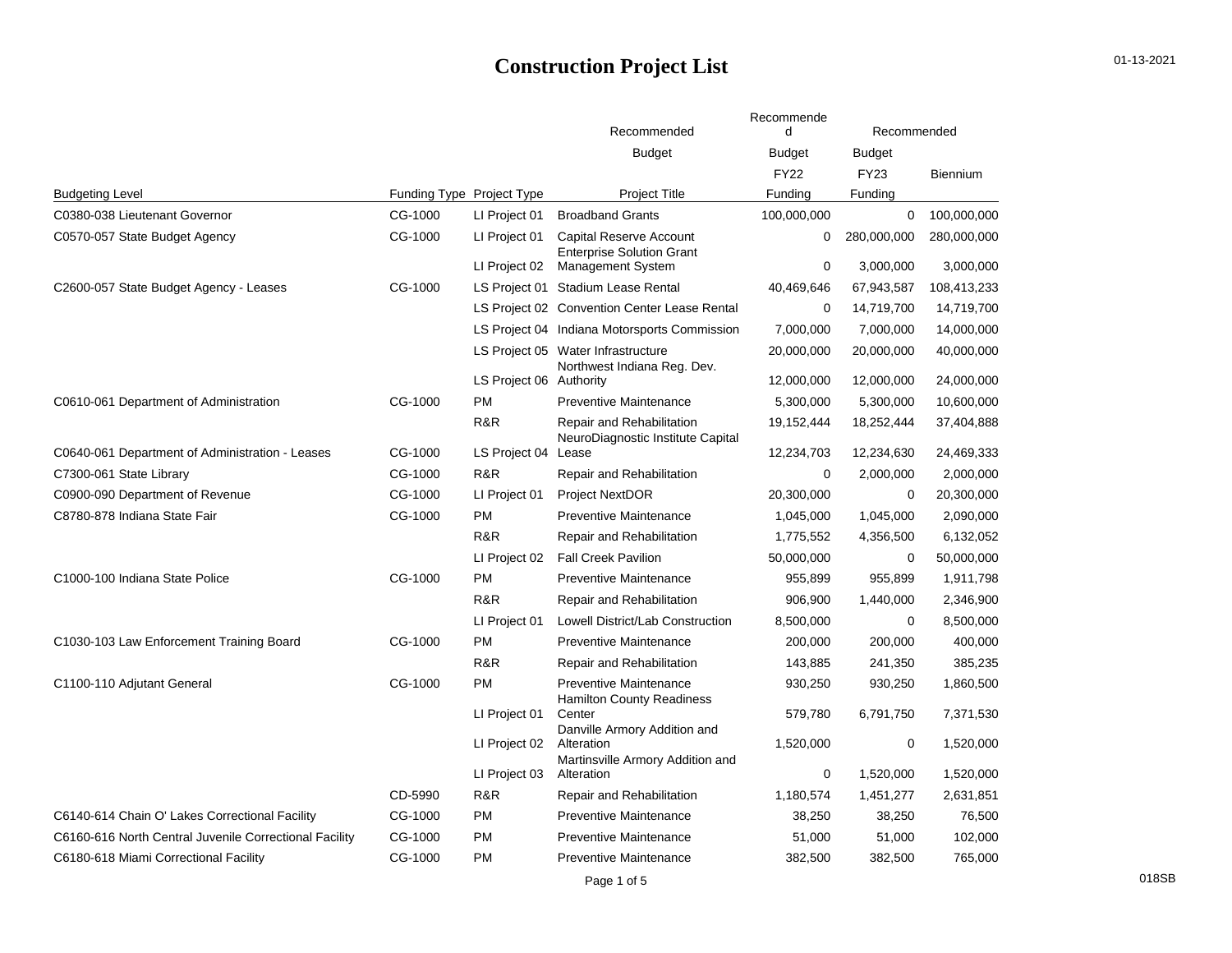|                                                     |                           |           | Recommended                   | Recommende<br>d | Recommended   |            |  |
|-----------------------------------------------------|---------------------------|-----------|-------------------------------|-----------------|---------------|------------|--|
|                                                     |                           |           | <b>Budget</b>                 | <b>Budget</b>   | <b>Budget</b> |            |  |
|                                                     |                           |           |                               | <b>FY22</b>     | <b>FY23</b>   | Biennium   |  |
| <b>Budgeting Level</b>                              | Funding Type Project Type |           | <b>Project Title</b>          | Funding         | Funding       |            |  |
| C6190-619 Logansport Juvenile Correctional Facility | CD-5990                   | R&R       | Repair and Rehabilitation     | 100,000         | $\Omega$      | 100,000    |  |
| C6200-620 State Prison                              | CG-1000                   | <b>PM</b> | <b>Preventive Maintenance</b> | 467,500         | 467,500       | 935,000    |  |
|                                                     | CD-5990                   | R&R       | Repair and Rehabilitation     | 1,500,000       | 500,000       | 2,000,000  |  |
| C6220-622 South Bend Work Release Center            | CG-1000                   | PM        | <b>Preventive Maintenance</b> | 42,500          | 42,500        | 85,000     |  |
| C6230-623 Heritage Trail Correctional Facility      | CG-1000                   | PM        | <b>Preventive Maintenance</b> | 191,250         | 191,250       | 382,500    |  |
|                                                     | CD-5990                   | R&R       | Repair and Rehabilitation     | $\mathbf 0$     | 250,000       | 250,000    |  |
| C6300-630 Pendleton Correctional Facility           | CG-1000                   | PM        | <b>Preventive Maintenance</b> | 552,500         | 552,500       | 1,105,000  |  |
| C6350-635 Correctional Industrial Facility          | CG-1000                   | <b>PM</b> | <b>Preventive Maintenance</b> | 255,000         | 255,000       | 510,000    |  |
|                                                     | CD-5990                   | R&R       | Repair and Rehabilitation     | 4,250,000       | 950,000       | 5,200,000  |  |
| C6400-640 Women's Prison                            | CG-1000                   | <b>PM</b> | <b>Preventive Maintenance</b> | 153,000         | 153,000       | 306,000    |  |
| C6450-645 New Castle Correctional Facility          | CG-1000                   | PM        | <b>Preventive Maintenance</b> | 63,750          | 63,750        | 127,500    |  |
| C6500-650 Putnamville Correctional Facility         | CG-1000                   | PM        | <b>Preventive Maintenance</b> | 340,000         | 340,000       | 680,000    |  |
| C6550-655 Pendleton Juvenile Correctional Facility  | CG-1000                   | PM        | <b>Preventive Maintenance</b> | 127,500         | 127,500       | 255,000    |  |
| C6600-660 Indianapolis Re-Entry Education Facility  | CG-1000                   | PM        | <b>Preventive Maintenance</b> | 153,000         | 153,000       | 306,000    |  |
| C6610-661 LaPorte Juvenile Correctional Facility    | CG-1000                   | <b>PM</b> | <b>Preventive Maintenance</b> | 34,000          | 34,000        | 68,000     |  |
| C6650-665 Wabash Valley Correctional Facility       | CG-1000                   | <b>PM</b> | <b>Preventive Maintenance</b> | 224,125         | 224,125       | 448,250    |  |
| C6670-667 Madison Correctional Facility             | CG-1000                   | <b>PM</b> | <b>Preventive Maintenance</b> | 318,750         | 318,750       | 637,500    |  |
| C6750-675 Branchville Correctional Facility         | CG-1000                   | <b>PM</b> | <b>Preventive Maintenance</b> | 153,000         | 153,000       | 306,000    |  |
|                                                     | CD-5990                   | R&R       | Repair and Rehabilitation     | $\mathbf 0$     | 575,000       | 575,000    |  |
| C6800-680 Westville Correctional Facility           | CG-1000                   | PM        | <b>Preventive Maintenance</b> | 442,000         | 442,000       | 884,000    |  |
|                                                     | CD-5990                   | R&R       | Repair and Rehabilitation     | 0               | 1,250,000     | 1,250,000  |  |
| C6850-685 Rockville Correctional Facility           | CG-1000                   | PM        | <b>Preventive Maintenance</b> | 212,500         | 212,500       | 425,000    |  |
| C6900-690 Plainfield Correctional Facility          | CG-1000                   | PM        | <b>Preventive Maintenance</b> | 212,500         | 212,500       | 425,000    |  |
|                                                     | CD-5990                   | R&R       | Repair and Rehabilitation     | 0               | 1,250,000     | 1,250,000  |  |
| C6950-695 Reception and Diagnostic Center           | CG-1000                   | <b>PM</b> | <b>Preventive Maintenance</b> | 89,250          | 89,250        | 178,500    |  |
| C6970-697 Edinburgh Correctional Facility           | CG-1000                   | <b>PM</b> | <b>Preventive Maintenance</b> | 34,000          | 34,000        | 68,000     |  |
| C3000-300 Department of Natural Resources - General |                           |           |                               |                 |               |            |  |
| Administration                                      | CG-1000                   | PM        | <b>Preventive Maintenance</b> | 50,000          | 50,000        | 100,000    |  |
|                                                     | CD-5990                   | R&R       | Repair and Rehabilitation     | 6,063,788       | 5,670,788     | 11,734,576 |  |
| C3010-300 Enforcement                               | CG-1000                   | <b>PM</b> | <b>Preventive Maintenance</b> | 270,000         | 270,000       | 540,000    |  |
| C3020-300 Fish and Wildlife                         | CG-1000                   | <b>PM</b> | <b>Preventive Maintenance</b> | 1,550,000       | 1,550,000     | 3,100,000  |  |
|                                                     | CD-5990                   | R&R       | Repair and Rehabilitation     | 0               | 850,000       | 850,000    |  |
| C3030-300 State Parks and Reservoir Management      | CG-1000                   | <b>PM</b> | <b>Preventive Maintenance</b> | 4,050,000       | 4,050,000     | 8,100,000  |  |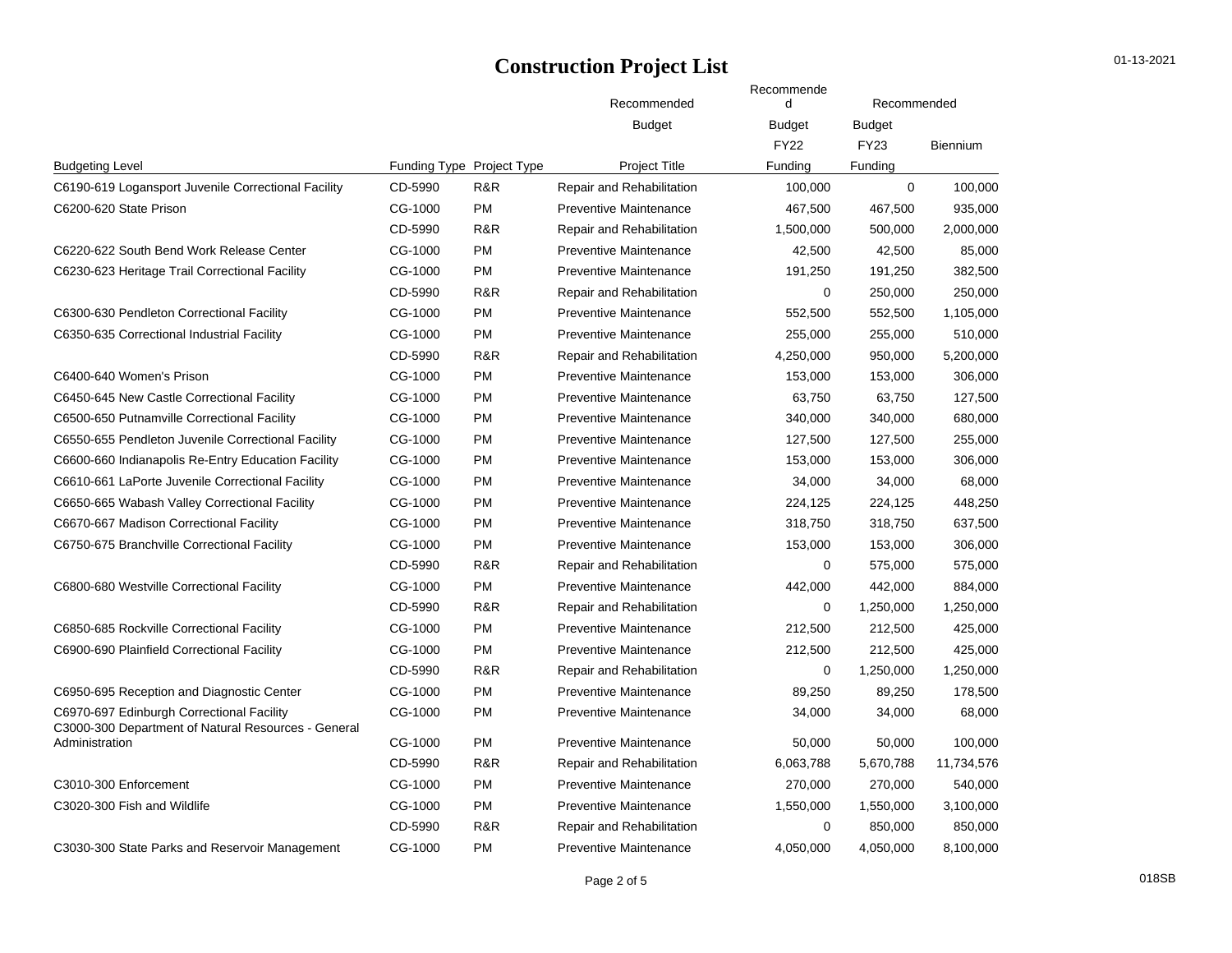|                                                                           |                           |               | Recommended                                                         | Recommende<br>d | Recommended   |                 |  |
|---------------------------------------------------------------------------|---------------------------|---------------|---------------------------------------------------------------------|-----------------|---------------|-----------------|--|
|                                                                           |                           |               | <b>Budget</b>                                                       | Budget          | <b>Budget</b> |                 |  |
|                                                                           |                           |               |                                                                     | <b>FY22</b>     | <b>FY23</b>   | <b>Biennium</b> |  |
| <b>Budgeting Level</b>                                                    | Funding Type Project Type |               | <b>Project Title</b>                                                | Funding         | Funding       |                 |  |
|                                                                           | CD-5990                   | R&R           | Repair and Rehabilitation                                           | 2,875,000       | 3,397,500     | 6,272,500       |  |
| C3060-300 Division of Water                                               | CG-1000                   | <b>PM</b>     | <b>Preventive Maintenance</b>                                       | 83,500          | 83,500        | 167,000         |  |
|                                                                           | CD-5990                   | R&R           | Repair and Rehabilitation                                           | 2,110,000       | 2,000,000     | 4,110,000       |  |
| C3070-300 Outdoor Recreation                                              | CG-1000                   | <b>PM</b>     | <b>Preventive Maintenance</b>                                       | 35,000          | 35,000        | 70,000          |  |
| C3090-300 Forestry                                                        | CG-1000                   | <b>PM</b>     | <b>Preventive Maintenance</b>                                       | 1,525,000       | 1,525,000     | 3,050,000       |  |
|                                                                           | CD-5990                   | R&R           | Repair and Rehabilitation                                           | 750,000         | 0             | 750,000         |  |
| C3160-300 Nature Preserves                                                | CG-1000                   | <b>PM</b>     | <b>Preventive Maintenance</b>                                       | 586,614         | 586,614       | 1,173,228       |  |
| C3290-300 Entomology<br>C0303-303 Indiana State Museum and Historic Sites | CG-1000                   | <b>PM</b>     | <b>Preventive Maintenance</b>                                       | 137,500         | 137,500       | 275,000         |  |
| Corporation                                                               | CG-1000                   | <b>PM</b>     | <b>Preventive Maintenance</b>                                       | 574,687         | 574,687       | 1,149,374       |  |
|                                                                           |                           | R&R           | Repair and Rehabilitation                                           | 1,950,505       | 1,912,500     | 3,863,005       |  |
|                                                                           | CD-5990                   | R&R           | Repair and Rehabilitation                                           | 0               | 757,800       | 757,800         |  |
| C3150-315 War Memorials Commission                                        | CG-1000                   | <b>PM</b>     | <b>Preventive Maintenance</b>                                       | 617,000         | 617,000       | 1,234,000       |  |
|                                                                           |                           | R&R           | Repair and Rehabilitation                                           | 681,960         | 2,251,200     | 2,933,160       |  |
| C8000-800 Department of Transportation - Buildings and<br>Grounds         | CD-4000                   | <b>PM</b>     | <b>Preventive Maintenance</b>                                       | 2,232,888       | 2,232,888     | 4,465,776       |  |
|                                                                           |                           | R&R           | Repair and Rehabilitation                                           | 1,872,362       | 1,872,362     | 3,744,724       |  |
|                                                                           |                           | LI Project 01 | A&E Fee Materials & Testing Lab<br>Phase 4                          | 105,000         | 0             | 105,000         |  |
|                                                                           |                           | LI Project 02 | Materials & Testing Lab Phase 4<br>Const. of the LaGrange Unit/Salt | 1,500,000       | 0             | 1,500,000       |  |
|                                                                           |                           | LI Project 03 | Bldg                                                                | 8,700,000       | 0             | 8,700,000       |  |
|                                                                           |                           | LI Project 04 | <b>Bluffton Subdistrict Renovation</b>                              | 4,950,000       | $\mathbf 0$   | 4,950,000       |  |
|                                                                           |                           | LI Project 05 | A&E Fee Cloverdale Salt Building                                    | 125,000         | 0             | 125,000         |  |
|                                                                           |                           | LI Project 06 | Const. of the Cloverdale Salt Bldg<br>A&E Fee Mishawaka Unit/Salt   | 2,050,000       | 0             | 2,050,000       |  |
|                                                                           |                           | LI Project 07 | <b>Bldg</b><br>Cap. Land Purchase-Evansville                        | 450,000         | $\mathbf 0$   | 450,000         |  |
|                                                                           |                           | LI Project 08 | Unit 1<br>Const. of the Mishawaka Unit/Salt                         | 250,000         | 0             | 250,000         |  |
|                                                                           |                           | LI Project 09 | <b>Bldg</b><br>A&E Fee for Evansville Unit 1 and                    | 0               | 7,100,000     | 7,100,000       |  |
|                                                                           |                           | LI Project 10 | Salt Bldg<br>A&E Fee Frankfort Subdistrict                          | 0               | 450,000       | 450,000         |  |
|                                                                           |                           | LI Project 11 | Renovation<br>Cap. Land Purchase-Roselawn                           | 0               | 300,000       | 300,000         |  |
|                                                                           |                           | LI Project 12 | Unit                                                                | 0               | 250,000       | 250,000         |  |
| C4100-410 FSSA - Division of Mental Health                                | CD-5990                   | R&R           | Repair and Rehabilitation                                           | 3,386,146       | 0             | 3,386,146       |  |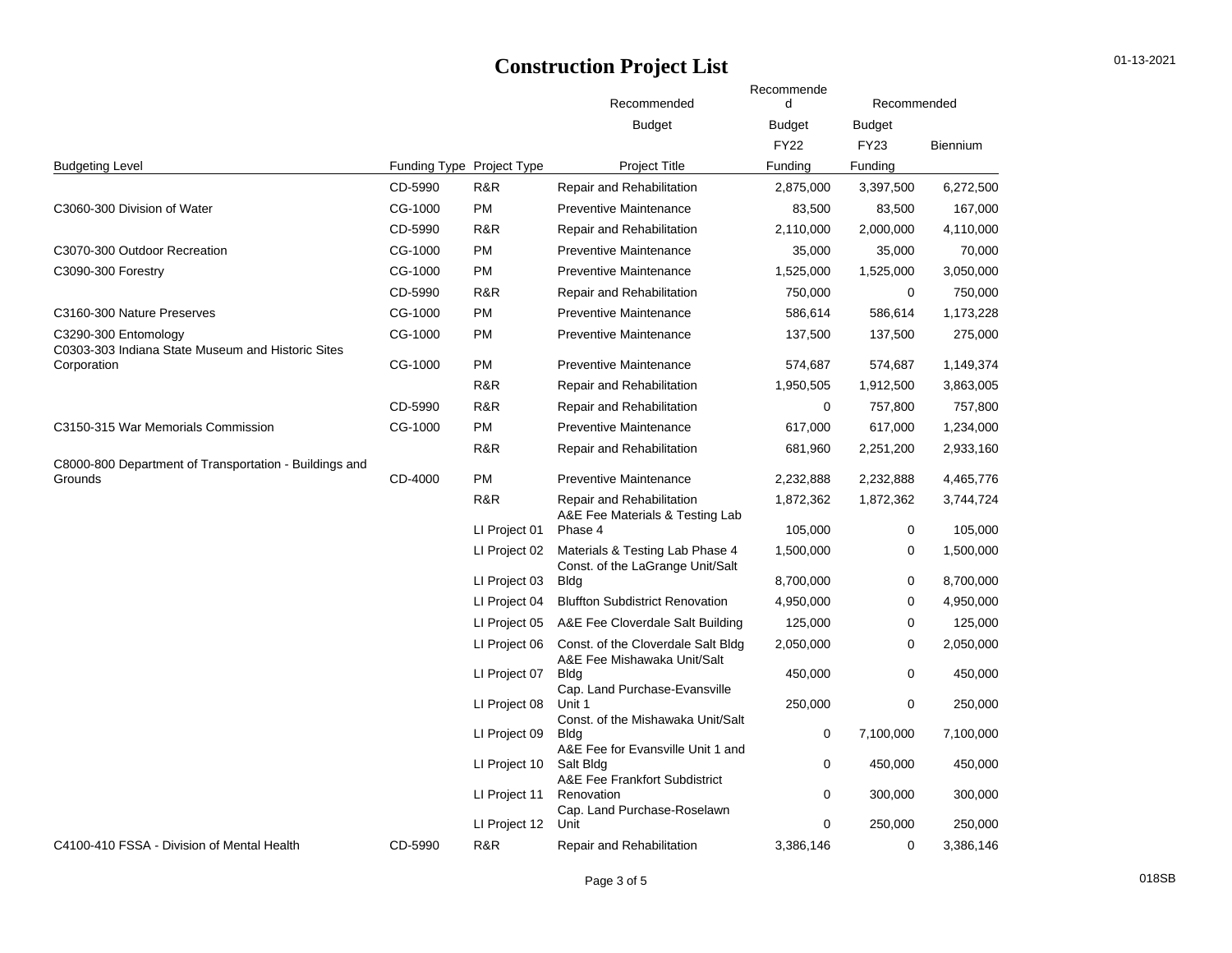|                                                                                                                                                                                       |                           |           | Recommended                      | Recommende<br>d | Recommended   |                 |  |
|---------------------------------------------------------------------------------------------------------------------------------------------------------------------------------------|---------------------------|-----------|----------------------------------|-----------------|---------------|-----------------|--|
|                                                                                                                                                                                       |                           |           | <b>Budget</b>                    | <b>Budget</b>   | <b>Budget</b> |                 |  |
|                                                                                                                                                                                       |                           |           |                                  | <b>FY22</b>     | FY23          | <b>Biennium</b> |  |
| <b>Budgeting Level</b>                                                                                                                                                                | Funding Type Project Type |           | <b>Project Title</b>             | Funding         | Funding       |                 |  |
| C4150-415 Evansville Psychiatric Children's Center                                                                                                                                    | CG-1000                   | <b>PM</b> | <b>Preventive Maintenance</b>    | 36,500          | 36,500        | 73,000          |  |
|                                                                                                                                                                                       | CD-5990                   | R&R       | Repair and Rehabilitation        | 452,000         | $\Omega$      | 452,000         |  |
| C4250-425 Evansville State Hospital                                                                                                                                                   | CG-1000                   | <b>PM</b> | <b>Preventive Maintenance</b>    | 391,162         | 391,162       | 782,324         |  |
| C4300-430 Madison State Hospital                                                                                                                                                      | CG-1000                   | <b>PM</b> | <b>Preventive Maintenance</b>    | 464,104         | 464,104       | 928,208         |  |
|                                                                                                                                                                                       | CD-5990                   | R&R       | Repair and Rehabilitation        | $\mathbf 0$     | 98,400        | 98,400          |  |
| C4350-435 Logansport State Hospital                                                                                                                                                   | CG-1000                   | <b>PM</b> | <b>Preventive Maintenance</b>    | 491,572         | 491,572       | 983,144         |  |
|                                                                                                                                                                                       | CD-5990                   | R&R       | Repair and Rehabilitation        | 833,369         | 1,824,000     | 2,657,369       |  |
| C4400-440 Richmond State Hospital                                                                                                                                                     | CG-1000                   | <b>PM</b> | <b>Preventive Maintenance</b>    | 550,000         | 550,000       | 1,100,000       |  |
|                                                                                                                                                                                       | CD-5990                   | R&R       | <b>Repair and Rehabilitation</b> | 0               | 1,217,485     | 1,217,485       |  |
| C4500-450 Larue Carter Memorial Hospital                                                                                                                                              | CG-1000                   | <b>PM</b> | <b>Preventive Maintenance</b>    | 417,703         | 417,703       | 835,406         |  |
| C4510-451 Neuro Diagnostic Institute                                                                                                                                                  | CG-1000                   | <b>PM</b> | Preventive Maintenance           | 475,810         | 475,810       | 951,620         |  |
| C5500-550 School for the Blind and Visually Impaired                                                                                                                                  | CG-1000                   | <b>PM</b> | <b>Preventive Maintenance</b>    | 282,857         | 282,857       | 565,714         |  |
|                                                                                                                                                                                       | CD-5990                   | R&R       | Repair and Rehabilitation        | 1,262,390       | 885,249       | 2,147,639       |  |
| C5600-560 School for the Deaf                                                                                                                                                         | CG-1000                   | <b>PM</b> | <b>Preventive Maintenance</b>    | 424,285         | 424,285       | 848,570         |  |
|                                                                                                                                                                                       | CD-5990                   | R&R       | Repair and Rehabilitation        | 734,637         | 1,960,604     | 2,695,241       |  |
| C5700-570 Indiana Veterans' Home                                                                                                                                                      | CD-3950                   | <b>PM</b> | <b>Preventive Maintenance</b>    | 637,500         | 637,500       | 1,275,000       |  |
|                                                                                                                                                                                       |                           | R&R       | Repair and Rehabilitation        | 789,000         | 217,000       | 1,006,000       |  |
| C1600-160 Department of Veterans' Affairs                                                                                                                                             | CG-1000                   | <b>PM</b> | <b>Preventive Maintenance</b>    | 48,195          | 48,195        | 96,390          |  |
| C7100-710 Ivy Tech Community College - Repair and<br>Rehabilitation                                                                                                                   | CG-1000                   | R&R       | Repair and Rehabilitation        | 3,610,577       | 3,610,577     | 7,221,154       |  |
| C7500-750 Indiana University - Repair and Rehabilitation                                                                                                                              | CG-1000                   | R&R       | Repair and Rehabilitation        | 14,349,098      | 14,349,098    | 28,698,196      |  |
| C7600-760 Purdue University - Repair and Rehabilitation<br>C7700-770 Indiana State University - Repair and<br>Rehabilitation<br>C7750-775 University of Southern Indiana - Repair and | CG-1000                   | R&R       | Repair and Rehabilitation        | 12,242,154      | 12,242,154    | 24,484,308      |  |
|                                                                                                                                                                                       | CG-1000                   | R&R       | Repair and Rehabilitation        | 1,504,289       | 1,504,289     | 3,008,578       |  |
| Rehabilitation                                                                                                                                                                        | CG-1000                   | R&R       | Repair and Rehabilitation        | 1,112,962       | 1,112,962     | 2,225,924       |  |
| C7800-780 Ball State University - Repair and Rehabilitation CG-1000                                                                                                                   |                           | R&R       | Repair and Rehabilitation        | 2,917,359       | 2,917,359     | 5,834,718       |  |
| C7900-790 Vincennes University - Repair and Rehabilitation CG-1000                                                                                                                    |                           | R&R       | Repair and Rehabilitation        | 1,005,286       | 1,005,286     | 2,010,572       |  |
| <b>Construction Budget</b>                                                                                                                                                            | CG-1000                   |           | General Fund                     | 359,987,613     | 518,435,899   | 878,423,512     |  |
|                                                                                                                                                                                       | CD-3950                   |           | Veterans' Home Building Fund     | 1,426,500       | 854,500       | 2,281,000       |  |
|                                                                                                                                                                                       | CD-4000                   |           | State Highway Fund               | 22,235,250      | 12,205,250    | 34,440,500      |  |
|                                                                                                                                                                                       | CD-5990                   |           | 33,163,871                       | 25,497,904      | 24,888,103    | 50,386,007      |  |
|                                                                                                                                                                                       | Total                     |           |                                  | 409,147,267     | 556,383,752   | 965,531,019     |  |